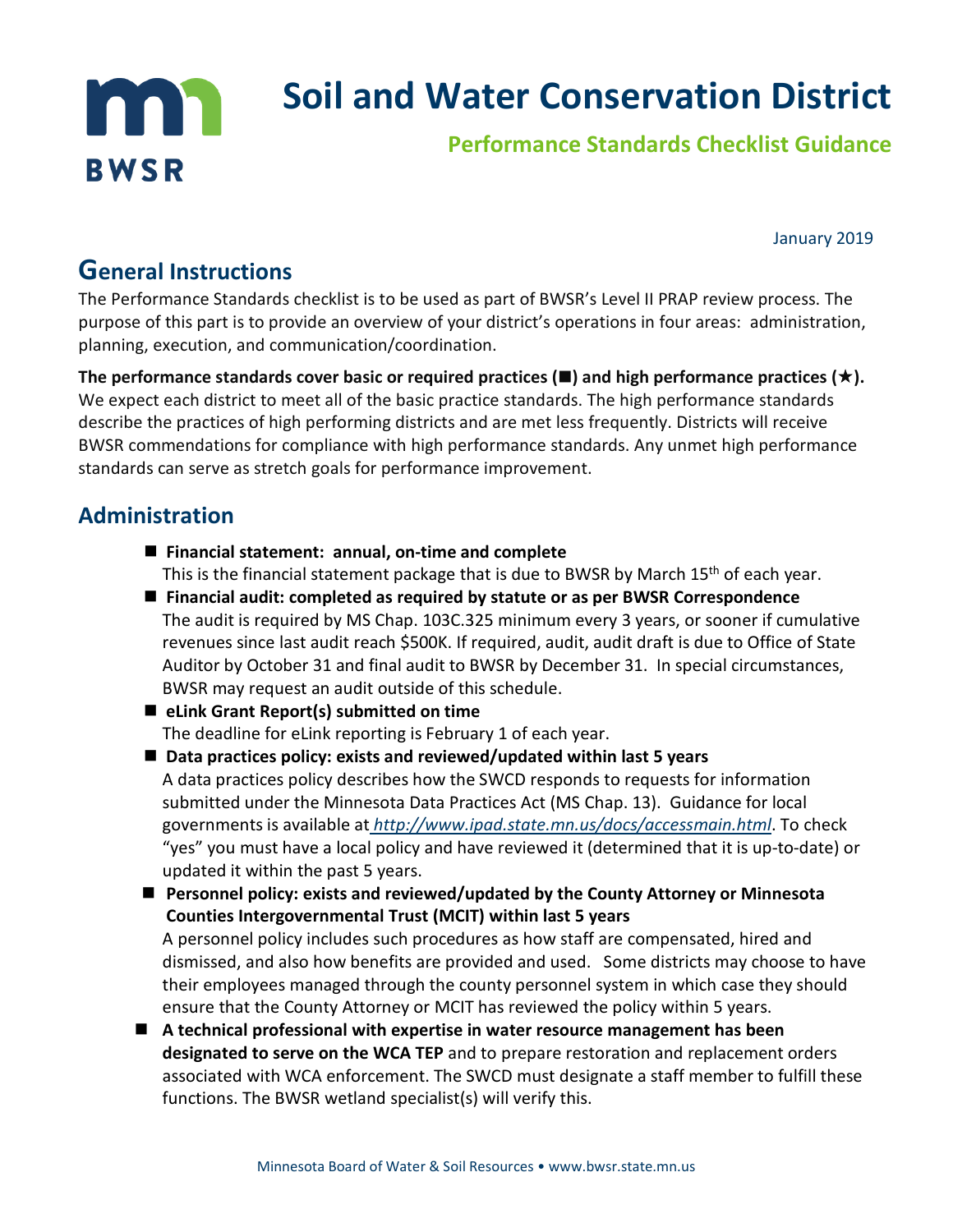**SWCD has an adopting resolution assuming WCA responsibilities and appropriate decision delegation resolutions as warranted.** LGU must have an adopting resolution assuming its responsibilities under the WCA. LGU may through resolution, rule or ordinance place decision-making authority with staff. Copies of resolutions, rules and/or ordinances will be reviewed to determine if the LGU has an appropriate adopting resolution and if all decisionmaking authorities have been formally and properly delegated. (N/A if SWCD has not been delegated LGU responsibilities for WCA).

### **Job approval authorities: reviewed and reported annually**

Job approval authorities are granted by the federal Natural Resources Conservation Service and are required to maintain staff ability to design and certify certain conservation practices. SWCDs should maintain records of all employees JAA's, and review annually.

## **Operational guidelines and policies exist and current**

Operational guidelines are written procedures and policies that are used to inform and guide the operation of the district. There is no prescribed format or content for these. However, the BWSR Operational Handbook provides comprehensive guidance for district operational procedures. Also, the Minnesota Office of the State Auditor website (osa.state.mn.us) has very helpful information regarding standard audit procedures for local government, including guidelines for meeting minutes content, fiscal procedures and conflict of interest.

## **Board training: orientation and continuing education plan and record for each board member**

Districts who meet these standards will have a mandatory orientation session(s) for new board members. There will also be a training plan, which can be individually tailored for each board member that is intended to improve their skills or technical expertise related to their service in the district. The district will also maintain a record of what elements of the plan each board member has completed.

# **Staff training: orientation and continuing education plan and record for each board member**

Districts who meet these standards will have a mandatory orientation session(s) for new staff members. There will also be a training plan, which can be individually tailored for each staff person that is intended to improve their skills or technical expertise related to their service in the district. The district will also maintain a record of what elements of the plan each staff member has completed.

# **Planning**

 **Comprehensive Plan: updated within 5 years or current resolution adopting unexpired county LWM plan**

This standard identifies whether the district is operating under a comprehensive plan or a resolution adopting the county local water management plan as the district plan and whether the plan and resolution are current.

#### **Biennial Budget Request submitted on time**

SWCDs are required to submit at least the Program and Operations Grant component of the Biennial Budget Request in order to receive their Cost Share Program Grant(s). In addition,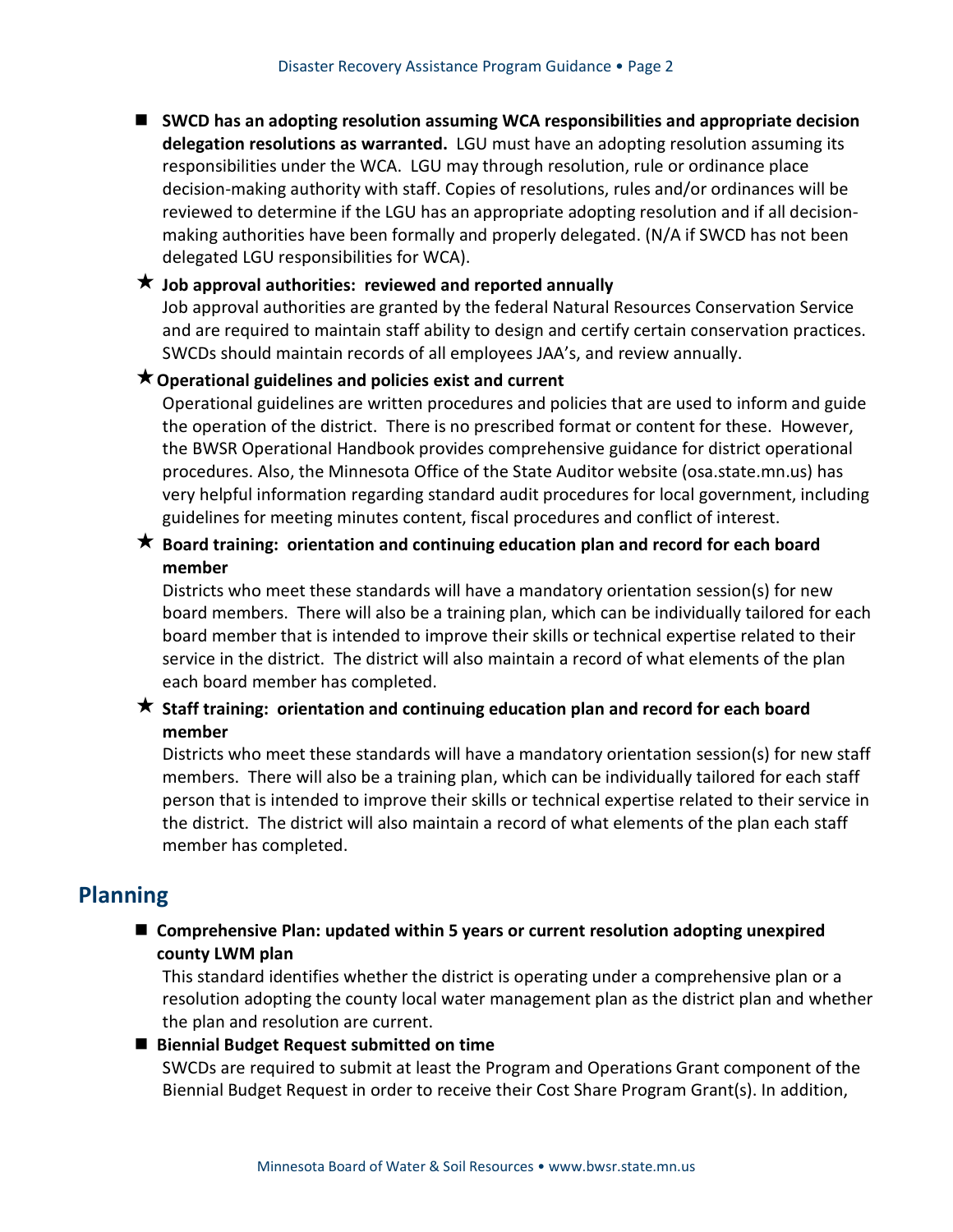districts that submit a BBR prior to applying for Clean Water Fund grants receive a rating bonus on their grant application. The BBR is submitted biennially and covers a 2-year period.

 **Prioritized, Targeted and Measureable criteria are used for Goals and Objectives in the local water management plan as appropriate***.* Districts can meet this standard by ensuring that the goals and objectives in the approved water plan are prioritized based on resource value and impact issue, articulate what the planning partners want to achieve, can be evaluated for progress, and identify cost-effective, aimed, and measurable actions.

#### **Annual Plan of Work based on long-range or strategic plan**

Annual work plans used to be required but have been replaced by the Biennial Budget Request (BBR). However, districts can meet this high performance standard by continuing to prepare an annual work plan that allocates staff and financial resources to guide district activities. The work plan should be based on and tied to elements of the BBR Program and Operations Grant component, any strategic plan, and the district comp plan or local water management plan.

# **Execution**

**Are state grant funds spent in high priority problem areas**

The district's high priority problem areas should have been identified in the comprehensive plan, or adopted local water management plan, according to MS Chap. 103C.331 subd. 11c.

■ Total expenditures per year (over past 10 years) This is the district's total expenditures from all sources of funds with a total dollar amount (in constant dollars) for each of the last 10 years for which data are complete. A table is provided at the bottom of the Part 2 checklist to enter these amounts.

### ■ Months of operating funds in reserve

This value is based on data collected and maintained by BWSR. BWSR will compare the value reported with guidance issued by the Office of the State Auditor and will ask districts to explain values above 12 months or below 4 months.

- **Replacement and restoration orders are prepared in conformance with WCA rules and requirements.** WCA rules require that promptly upon being informed by the enforcement authority or the LGU of the need, an SWCD staff person must inspect a violation site and prepare a plan to restore the site and/or replace the impacted wetland. BWSR wetland specialists will review a sample of restoration and replacement orders issued in the county to insure that the SWCD is adequately fulfilling this requirement.
- **WCA TEP member is knowledgeable and trained in the technical aspects of WCA implementation.** The designated TEP member must have an understanding of WCA rules and the technical aspects of wetland functions and wetland delineations in order to meet this requirement. BWSR wetland specialists will review the background, training and experience of the designated TEP representative to determine if this requirement is met.
- **WCA TEP member contributes to TEP reviews, findings and recommendations as appropriate.** WCA rules require that the TEP make findings and recommendations to the LGU in regard to decisions and various technical aspects of rule requirements. The SWCD must provide a staff member to serve on the TEP. The SWCD representative should actively participate in and add value to the TEP findings and recommendations. BWSR wetland specialists will review a sample of projects and associated TEP recommendations and evaluate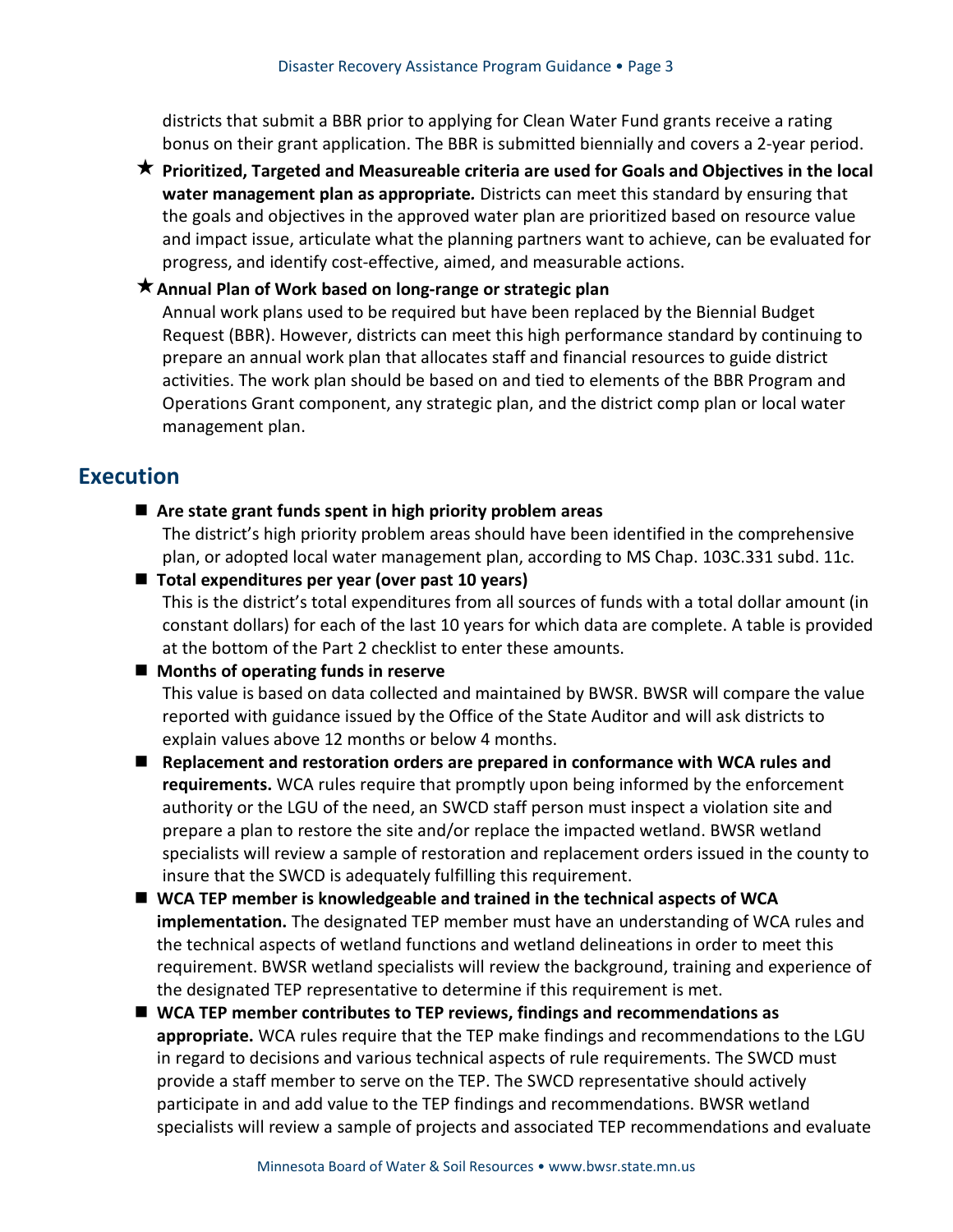the participation and effectiveness of the SWCD TEP member to determine if this requirement is met.

- **WCA decisions and determinations made in conformance with all WCA requirements.** WCA requires LGUs to make decisions and determinations in conformance with specific noticing, timeline and other procedural and substantive requirements. BWSR wetland specialists will review a sample of decisions and determinations made by the LGU to determine if WCA rules are being followed. *(N/A if SWCD has not been delegated LGU responsibilities).*
- **WCA TEP reviews and recommendations appropriately coordinated.** WCA rules require that the TEP make findings and recommendations to the LGU in regard to decisions and various technical aspects of rule requirements. The LGU must provide a staff member to serve on the TEP and must coordinate TEP reviews and recommendations to insure that they are technically sound and timely. BWSR wetland specialists will review a sampling of various decisions and associated TEP recommendations to determine if this requirement is met. *(N/A if SWCD has not been delegated LGU responsibilities).*

#### **Certified wetland delineator on staff or retainer**

Check the "yes" box if a member of the district staff is certified as a WCA wetland delineator or if the district has a standing contract with a certified private delineator who represents the district on TEPs.

## **Outcome trends monitored and reported for key resources**

Districts that meet this optional high performance standard will have a program for regular, long-term monitoring of key resources beyond what is required in eLink. These trends will be regularly reported (e.g., in annual activity report). Resource parameters could include water quality, native vegetation, land use, soil loss, shoreland/aquatic habitat.

# **Communication and Coordination**

#### **Website contains all content requirements, including grant reports**

BWSR has provided guidance to SWCDs regarding the statutorily required elements of district websites. In order to check "yes" for this item, all required elements must be included on the website, including the Programs and Operations component of the BBR or an annual work plan. For website grant reporting requirements, see guidance at http://www.bwsr.state.mn.us/grants/reporting.html.

#### **Website: contains additional content beyond minimum required**

Districts that meet this optional high performance standard will include items such as the comprehensive plan and/or the local water plan, links to programs, project descriptions, or monitoring results for key resources.

#### **Track progress for I & E objectives in Plan**

Districts that meet this optional high performance standard will have public information and education objectives in their comprehensive plan, and will have developed measures and data that they are tracking to determine their progress in meeting those objectives. Types of outcomes could include changed attitudes and behaviors, increased participation in district programs, and increased demand for district assistance with conservation projects. Districts without I & E objectives in their long range plan can indicate N/A ("not applicable") for this standard.